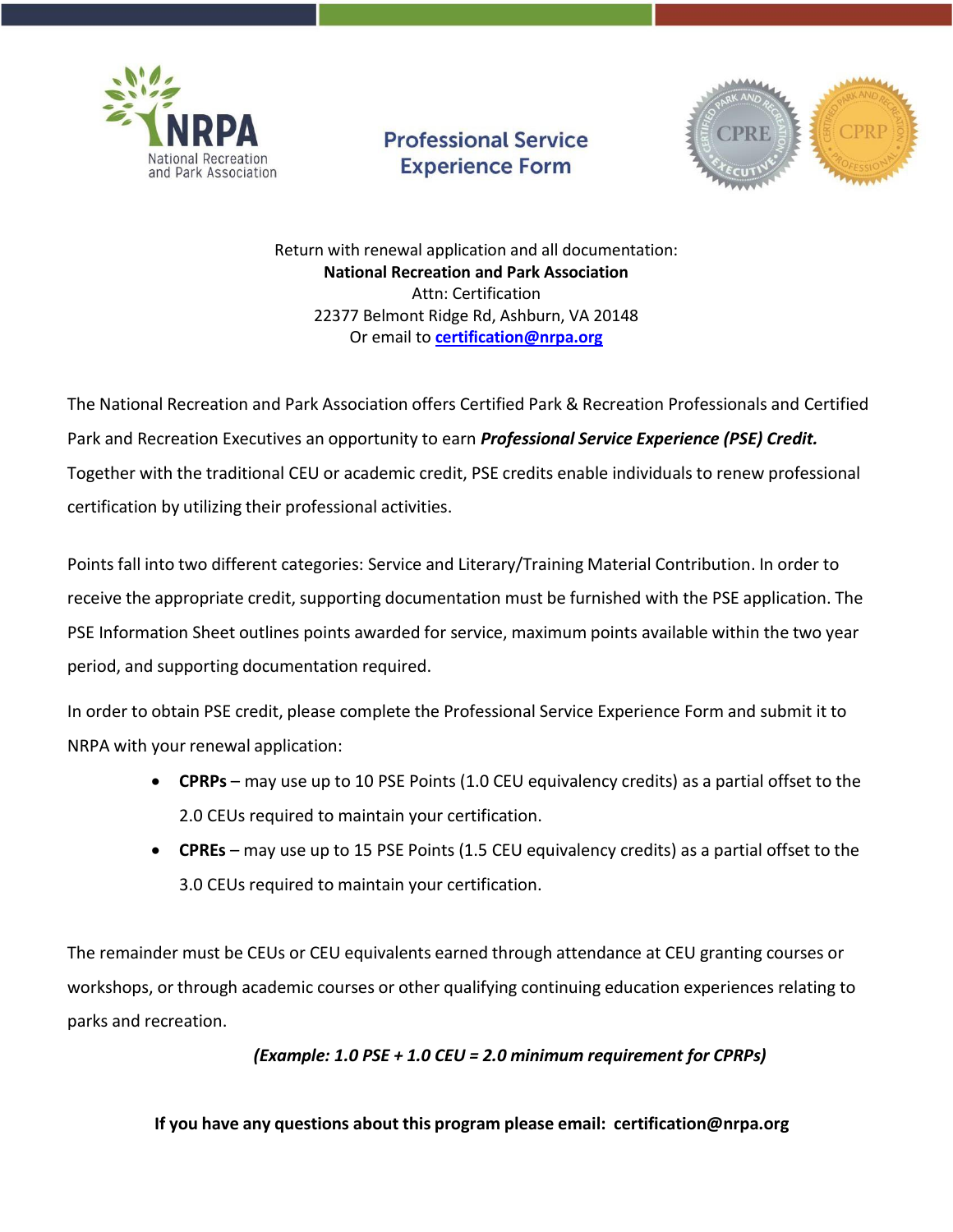### **Professional Service Experience Information**

### SERVICE

**A. Service as an Officer, Chairperson, or Committee Member of NRPA, the NRPA Networks, or a State Affiliate**

1. Elected officer…....................................................................................................................................**5** points per year 2. Committee Chairperson .......................................................................................................................**5** points per year 3*.* Committee Member ............................................................................................................................**2** points per year

*Supporting Documentation: documentation from the organization verifying the position held, its responsibilities and dates of services*

#### **B. Service as a Speaker, Presenter, or Instructor at NRPA or State Affiliate conferences or seminars, or guest speaker at accredited universities and colleges at the following levels:**

| 4. Presenter/Co-presenter -Educational session/webinar/keynote presentation at NRPA Annual Conference, state |  |
|--------------------------------------------------------------------------------------------------------------|--|
|                                                                                                              |  |
| points per year)                                                                                             |  |
|                                                                                                              |  |

*Supporting Documentation: documentation from the sponsoring organization verifying professional's role in session. Note: a single topic may be submitted for credit only once during the two-year time frame.*

#### **C. Service as a Legislative/Lobbying representative of NRPA organizations in the following areas:**

6. Prepared legislation featuring a bill or charter code relevant to the parks and recreation profession. .................................................................................................................................................................**5** points per year *Supporting Documentation: verification of involvement by a representative of legislative body*

### **D. Service as an Accreditation Visitor (for CAPRA):**

| E. Service as an Accreditation Visitor (for COAPRT):                                                                                                         |  |
|--------------------------------------------------------------------------------------------------------------------------------------------------------------|--|
|                                                                                                                                                              |  |
| LITERARY/TRAINING MATERIAL CONTRIBUTION<br>A. Service as an Author of a published professional article, manual, book, video or computer software<br>program: |  |
| Author of published books/textbooks/training manuals/training software related to the parks and recreation<br>13.                                            |  |
| 14. Authored/edited chapter(s) of published books/textbooks related to the parks and recreation profession                                                   |  |
|                                                                                                                                                              |  |
| 16. Unpublished masters and/or doctoral thesis/applied research related to the parks and recreation                                                          |  |
| 17. Articles (print or online) for NRPA or State Affiliate magazines or blogs                                                                                |  |
| 18. Manuscripts/Articles for NRPA or State Affiliate professional publications or research abstracts                                                         |  |

………………………………………………………………………………………………………………………………………………..……….**2** points per article